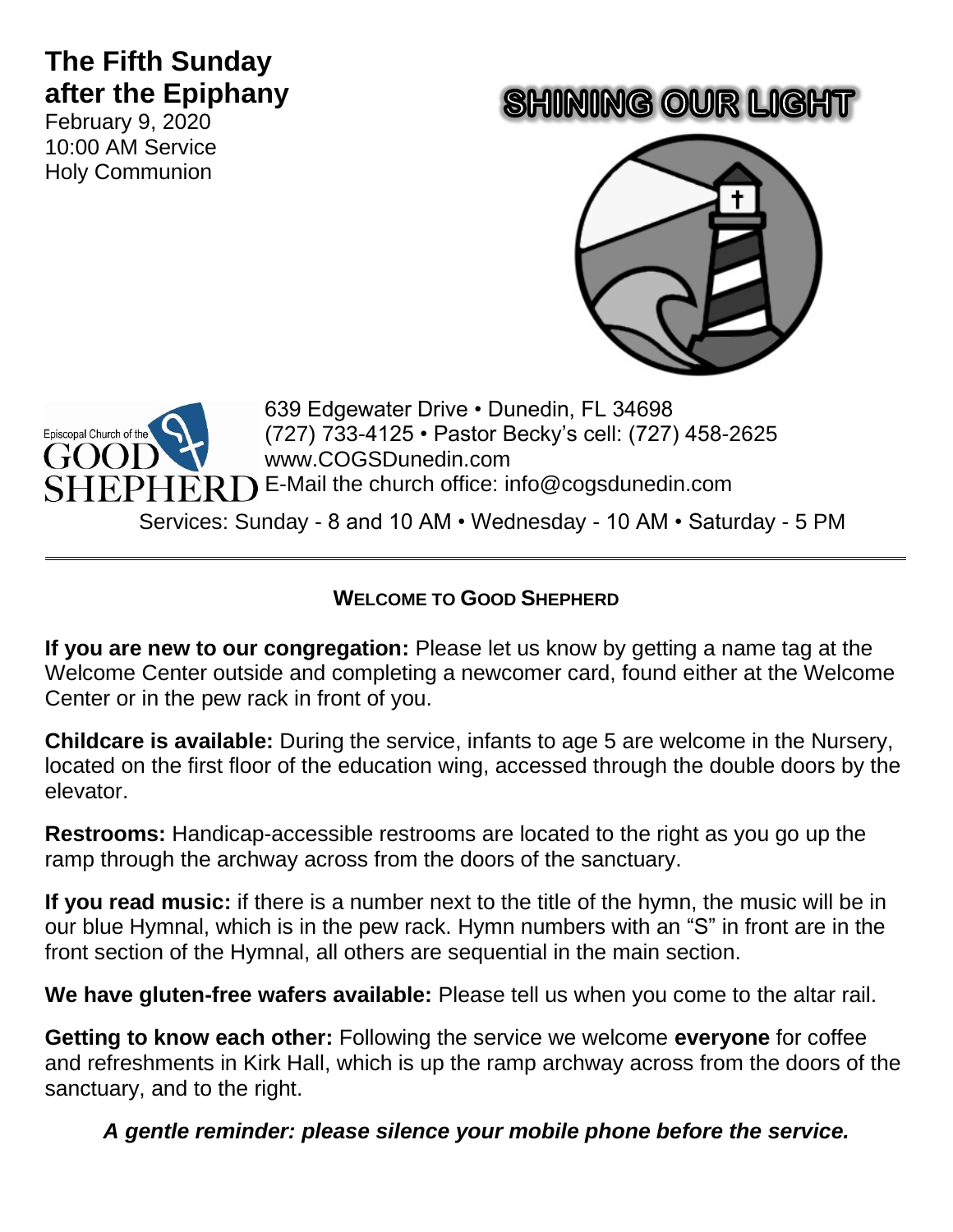#### **GATHERING FOR WORSHIP**

**PRELUDE** *Mass for the Parishes* F. Couperin

**[***During the Prelude, please prepare for worship by observing attentive silence.***]**

**GATHERING HYMN Awake, My Soul H** 11 vs 1-3

[*Please stand when the chimes sound.*]

*Awake, my soul, and with the sun thy daily stage of duty run; shake off dull sloth, and joyful rise to pay thy morning sacrifice.*

*Lord, I my vows to thee renew; disperse my sins as morning dew. guard my first springs of thought and will, and with thyself my spirit fill.*

*Direct, control, suggest, this day, all I design, or do, or say; that all my powers, with all their might, in thy sole glory may unite.*

#### **WELCOME AND ANNOUNCEMENTS**

[*Please be seated.*]

#### **ACCLAMATION**

[*Please stand.*]

P Blessed be God: Father, Son, and Holy Spirit.

C **And blessed be God's kingdom, now and for ever. Amen.**

**COLLECT FOR PURITY**

**EXP Almighty God, to you all hearts are open, all desires known, and from you no secrets are hid: Cleanse the thoughts of our hearts by the inspiration of your Holy Spirit, that we may perfectly love you, and worthily magnify your holy Name; through Christ our Lord. Amen.**

**HYMN OF PRAISE** *Shine, Jesus, Shine*

*Refrain*

*Shine, Jesus, shine, fill this land with the Father's glory; blaze, Spirit, blaze, set our hearts on fire. Flow, river, flow, flood the nations with grace and mercy; send forth your Word, Lord, and let there be light!*

> *Lord, the light of your love is shining, in the midst of the darkness, shining; Jesus, light of the world, shine upon us, set us free by the truth you now bring us. Shine on me, shine on me:*

> > *Refrain*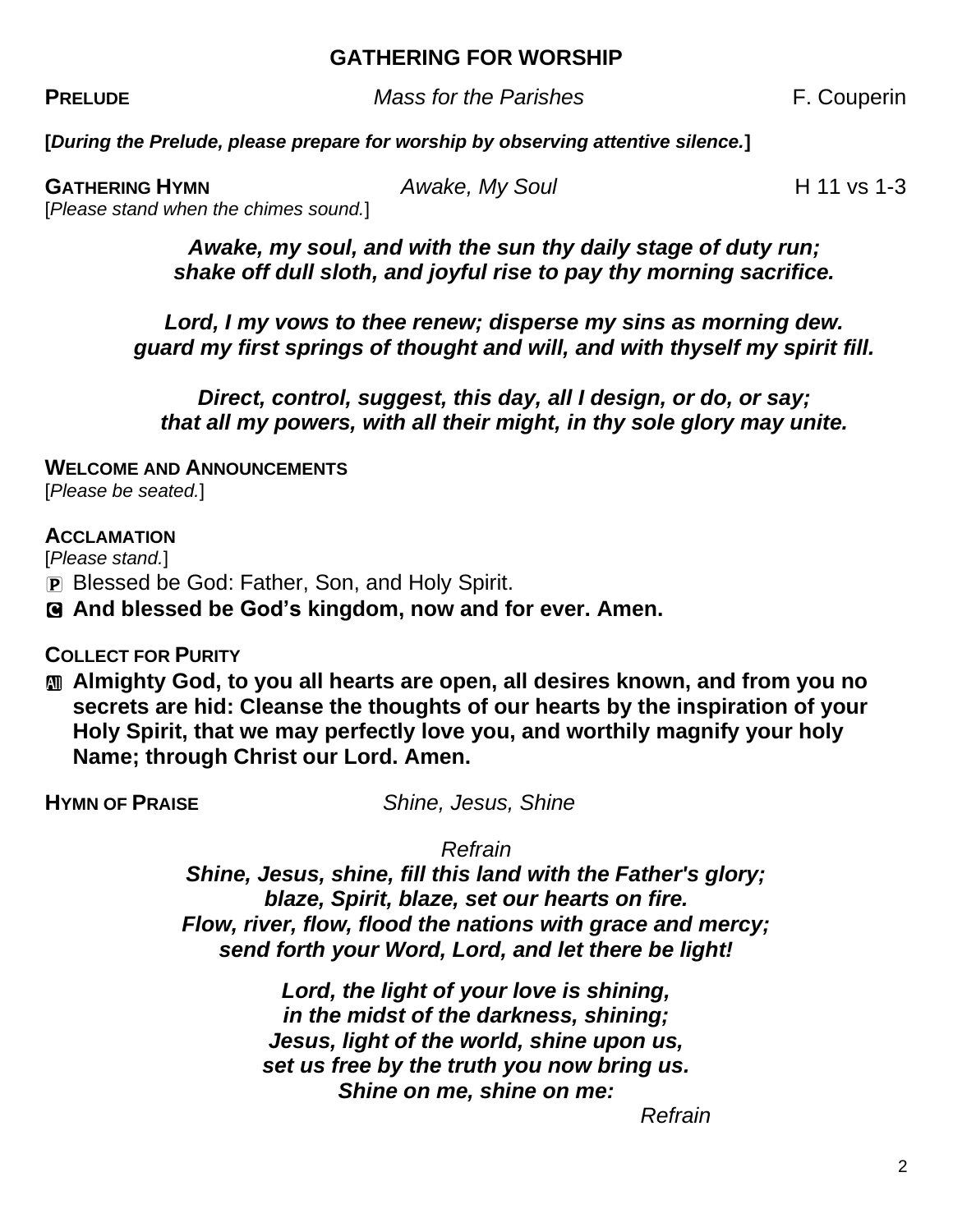# **COLLECT OF THE DAY**

- P The Lord be with you.
- C **And also with you.**
- P Let us pray… Lord God, with endless mercy you receive the prayers of all who call upon you. By your Spirit show us the things we ought to do, and give us the grace and power to do them, through Jesus Christ, our Savior and Lord.
- C **Amen.**

# **THE WORD OF GOD**

**THE READINGS:** Numbers 6:22-27, Psalm 112:1-9, 1 Peter 4:8-11, Matthew 5:1-2, 13-16 [*Please be seated.*]

# **The First Reading**

L The First Reading is taken from *Numbers, chapter 6…*

The Lord spoke to Moses: Tell Aaron and his sons: You will bless the Israelites as follows. Say to them:

The Lord bless you and protect you.

The Lord make his face shine on you and be gracious to you.

The Lord lift up his face to you and grant you peace.

They will place my name on the Israelites, and I will bless them.

- L The Word of the Lord
- C **Thanks be to God.**

**The Psalm** [Tune*: O God, Our Help in Ages Past*] *Hallelujah! How blest are they Whose joy is God's command; Their children will be always blessed And mighty in the land.*

> *Riches and wealth will bless their homes, Their justice will endure, And they are merciful; light shines In darkness for the pure.*

*In justice do they rule their lives, And freely do they lend; Unshaken they, their memory Is treasured without end.*

*The righteous spread their gifts abroad, Give freely to the poor; With honor will their heads be raised; Their justice will endure.*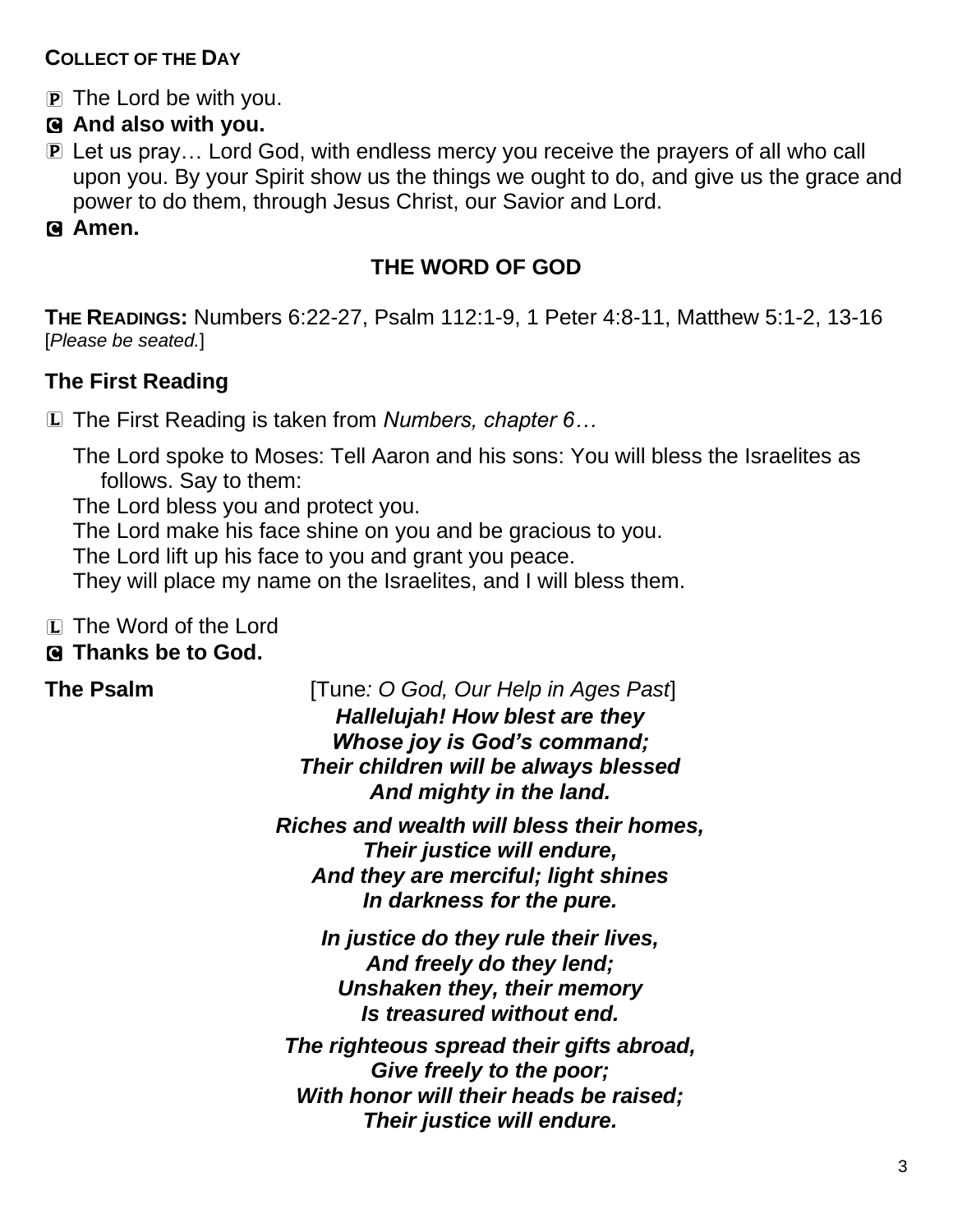# **The Second Reading**

L *The Second Reading is taken from 1 Peter chapter 4…*

Above all, show sincere love to each other, because love brings about the forgiveness of many sins. Open your homes to each other without complaining. And serve each other according to the gift each person has received, as good managers of God's diverse gifts. Whoever speaks should do so as those who speak God's word. Whoever serves should do so from the strength that God furnishes. Do this so that in everything God may be honored through Jesus Christ. To him be honor and power forever and always. Amen.

L The Word of the Lord.

# C **Thanks be to God.**

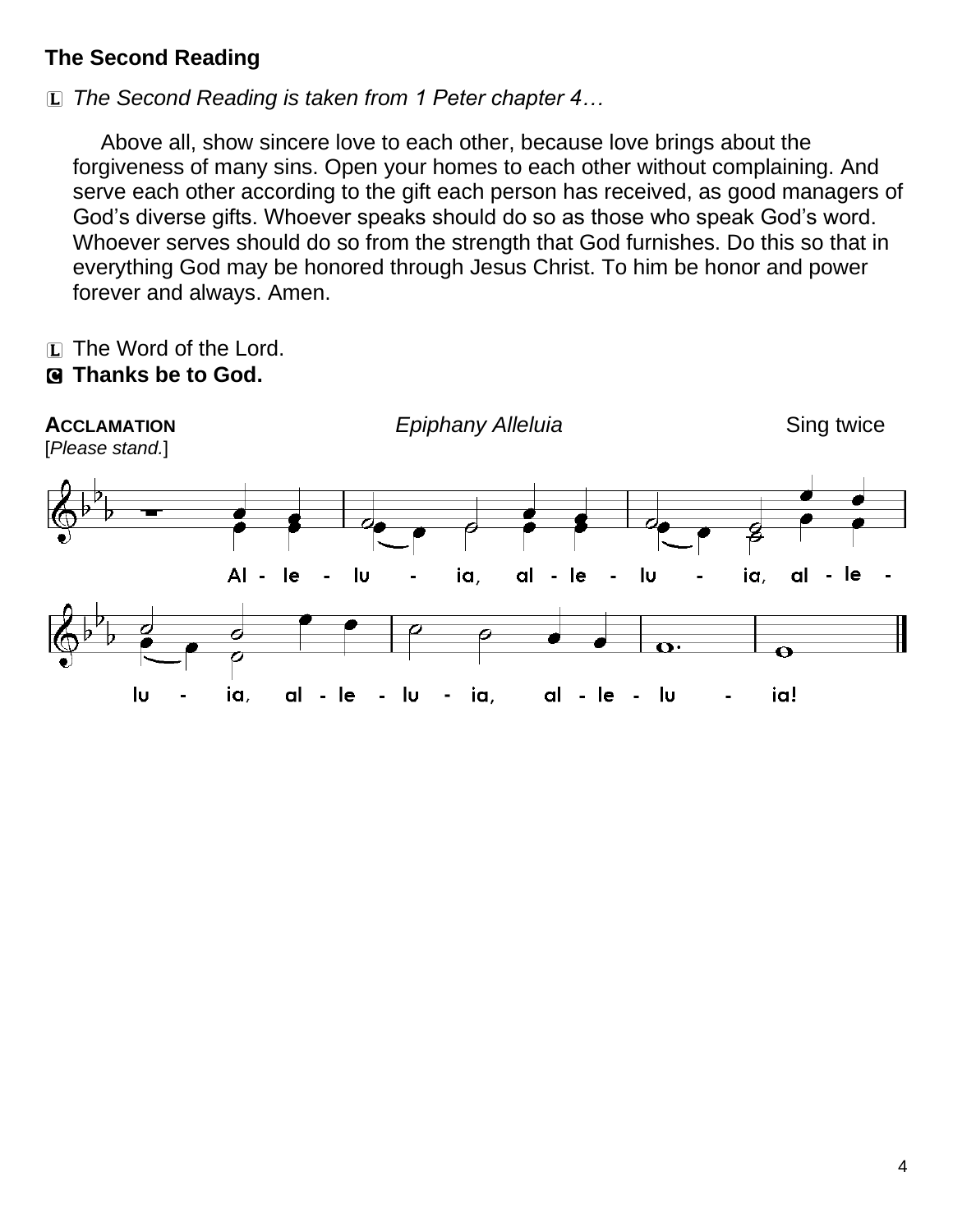# **The Gospel**

D The Holy Gospel of our Lord Jesus Christ according to Matthew.

# C **Glory to you, Lord Christ.**

- D Now when Jesus saw the crowds, he went up a mountain. He sat down and his disciples came to him. He taught them, saying: "You are the salt of the earth. But if salt loses its saltiness, how will it become salty again? It's good for nothing except to be thrown away and trampled under people's feet. You are the light of the world. A city on top of a hill can't be hidden. Neither do people light a lamp and put it under a basket. Instead, they put it on top of a lampstand, and it shines on all who are in the house. In the same way, let your light shine before people, so they can see the good things you do and praise your Father who is in heaven.
- D The Gospel of the Lord.
- C **Praise to you, Lord Christ.**

**Sermon** Cindy Roehl [*Please be seated.*]

[*Please stand.*]

**SERMON HYMN** *Christ, Be Our Light*

#### *Longing for light, we wait in darkness, Longing for truth, we turn to you. Make us your own, your holy people, light for the world to see.*

*Refrain*

*Christ, be our light! Shine in our hearts. Shine through the darkness. Christ, be our light! Shine in your church gathered today.* 

> *Longing for peace, our world is troubled. Longing for hope, many despair. Your word alone has power to save us. Make us your living stone.*

> > *Refrain*

*Longing for food, many are hungry. Longing for water, many still thirst. Make us your bread, broken for others, shared until all are fed.* 

*Refrain*

*Many the gifts, many the people, many the hearts that yearn to belong. Let us be servants to one another, making your kingdom come.*

*Refrain*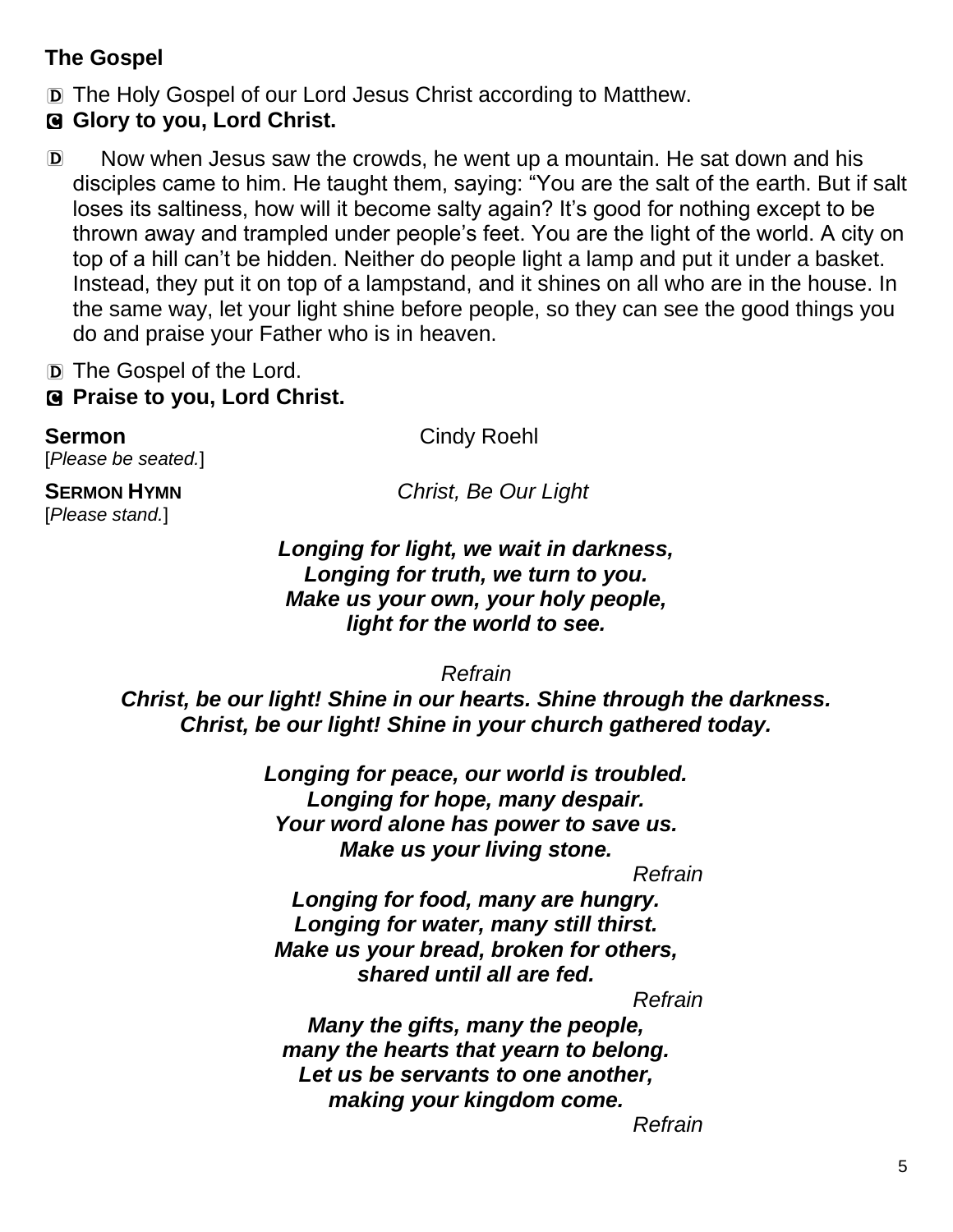# **NICENE CREED**

[*Please stand.*]

C **We believe in one God, the Father, the Almighty, maker of heaven and earth, of all that is, seen and unseen.**

**We believe in one Lord, Jesus Christ, the only Son of God, eternally begotten of the Father, God from God, Light from Light, true God from true God, begotten, not made, of one Being with the Father. Through him all things were made. For us and for our salvation he came down from heaven: by the power of the Holy Spirit he became incarnate from the Virgin Mary, and was made man. For our sake he was crucified under Pontius Pilate; he suffered death and was buried. On the third day he rose again in accordance with the Scriptures; he ascended into heaven and is seated at the right hand of the Father. He will come again in glory to judge the living and the dead, and his kingdom will have no end.**

**We believe in the Holy Spirit, the Lord, the giver of life, who proceeds from the Father and the Son. With the Father and the Son he is worshiped and glorified. He has spoken through the Prophets. We believe in one holy catholic and apostolic Church. We acknowledge one baptism for the forgiveness of sins. We look for the resurrection of the dead, and the life of the world to come. Amen.**

#### **PRAYERS OF THE PEOPLE**

[*Please stand, kneel, or sit, as you prefer.*]

- D Let us pray for the Church and for the World.
- L Lord Jesus, we pray for your church around the world. Heal the divisions among those who call on your name, so that in spite of our differences we may be a powerful witness to your self-giving love.
- C **Shine on us, that we may share your mercy and grace.**
- L Good Shepherd, we pray for leaders all around the globe, including those who set public policy, those who guide people, and those who serve in the armed forces. Help our leaders to care for the least among us, the hungry, the thirsty, the stranger, the poor, the sick and those in prison.
- C **Shine on us, that we may learn your justice and peace.**
- L Great Physician, comfort, soothe and bless those who endure sickness, grief or trouble. We pray especially for [*read names in notebook*] and for those we name, aloud or silently. [*Leave time*…]. We ask that all your children be kept safe from harm.
- C **Shine on us, that we may never weary of reaching out to help those who suffer.**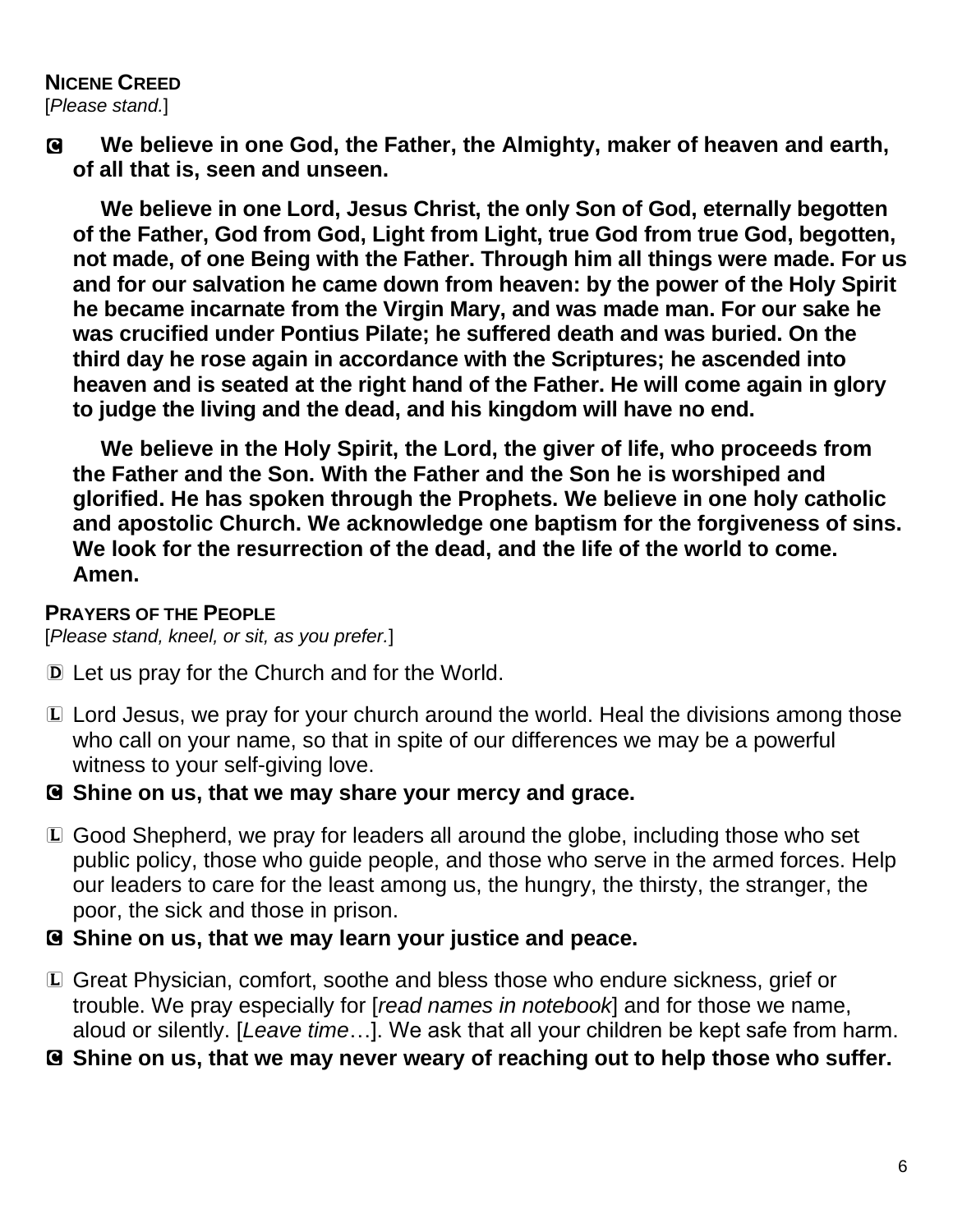- L Eternal God, bless and receive home those who have died [*especially* . . . *read names in notebook.*] I invite you to name those on your heart, silently or aloud. [*Leave time.*] We pray for those who have died in political violence around the world.
- C **Shine on us, that we may have the compassion to weep with those who weep.**
- L Giver of all Good Gifts, we give you our deep thanks for the good things of this life: for the flowers given today by Martha and Vic Howarth; and for people who have reached out to us when we were hungry, thirsty, lonely, afraid, sick or in one of life's many prisons. We ask you to bless all who are worshipping with us for the first time this month.
- C **Shine on us, that we may be a blessing to this world.**
- L Creating God, fill us with your Holy Spirit.
- C **Shine on us, that we may live in a way that truly honors your image in us, our baptism in you, and our connection with each other. Amen.**

# **CONFESSION AND FORGIVENESS OF SIN**

[*Please stand or kneel, as you choose.*]

- D Let us confess our sins to God. [*Silence is kept.*] God of all mercy . . . .
- C **we confess that we have sinned against you, opposing your will in our lives. We have denied your goodness in each other, in ourselves, and in the world you have created. We repent of the evil that enslaves us, the evil we have done, and the evil done on our behalf. Forgive, restore, and strengthen us through our Savior Jesus Christ, that we may abide in your love and serve only your will. Amen.**
- P Almighty God have mercy on you, forgive you all your sins through the grace of Jesus Christ, strengthen you in all goodness, and by the power of the Holy Spirit keep you in eternal life.
- C **Amen.**

# **PRAYERS AND BLESSINGS**

[*Those celebrating birthdays, anniversaries or special occasions may receive an individual blessing.*]

**CHILDREN'S MESSAGE**

# **THE GREETING OF PEACE**

[*Please stand.*]

- P The peace of the Lord be always with you.
- C **And also with you.** [*All may greet one another in the name of the Lord.*]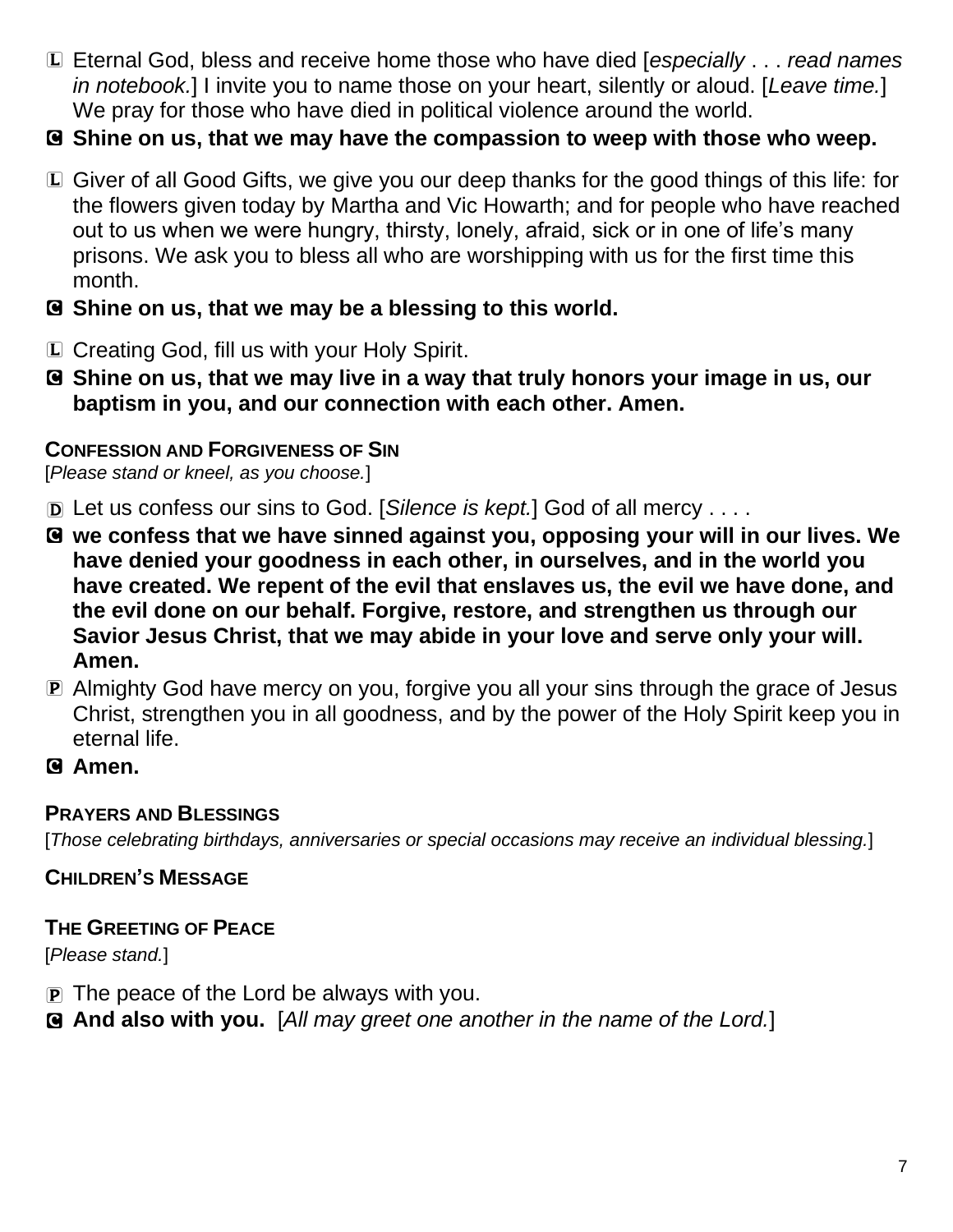# **THE HOLY COMMUNION**

# **OFFERTORY SENTENCE**

D I appeal to you, sisters and brothers, by the mercies of God, to present yourselves as a living sacrifice, holy and acceptable to God, which is your spiritual worship. Bring your offerings with a cheerful heart.

**OFFERTORY Send Out Thy Light** M. Balakirev

[*Please be seated. If this is your first time worshiping with us, please let your offering be only the completed blue guest card, and let this service be our gift to you.*]

#### **PRESENTATION**

[*Please stand when the offering plates are given to the Deacon.*]

D We gladly present the fruits of our lives to the God who creates us, redeems us and sustains us. May we have the grace to use them to heal God's world.

**PRESENTATION HYMN** *As You, Lord, Have Lived*

## *As you, Lord, have lived for others, so may we for others live. Freely have your gifts been granted; freely may your servants give. Yours the gold and yours the silver, yours the wealth of land and sea; we but stewards of your bounty held in solemn trust will be.*

**THE GREAT THANKSGIVING:** *Enriching our Worship, Eucharistic Prayer 3*

- P The Lord be with you.
- C **And also with you.**
- P Lift up your hearts.
- C **We lift them to the Lord.**
- P Let us give thanks to the Lord our God.

# C **It is right to give our thanks and praise.**

P All thanks and praise are yours at all times and in all places, our true and loving God; through Jesus Christ, your eternal Word, the Wisdom from on high by whom you created all things. You laid the foundations of the world and enclosed the sea when it burst out from the womb; you brought forth all creatures of the earth and gave breath to humankind. Wondrous are you, Holy One of Blessing, all you create is a sign of hope for our journey. In the mystery of the Word made flesh, you have caused a new light to shine in our hearts, to give the knowledge of your glory in the face of your Son Jesus Christ, our Lord. And so as the morning stars sing your praises we join the heavenly beings and all creation as we shout with joy:

> *Holy, holy, holy Lord, God of power and might, heaven and earth are full of your glory. Hosanna in the highest. Blessed is he who comes in the name of the Lord. Hosanna in the highest. Hosanna in the Highest.*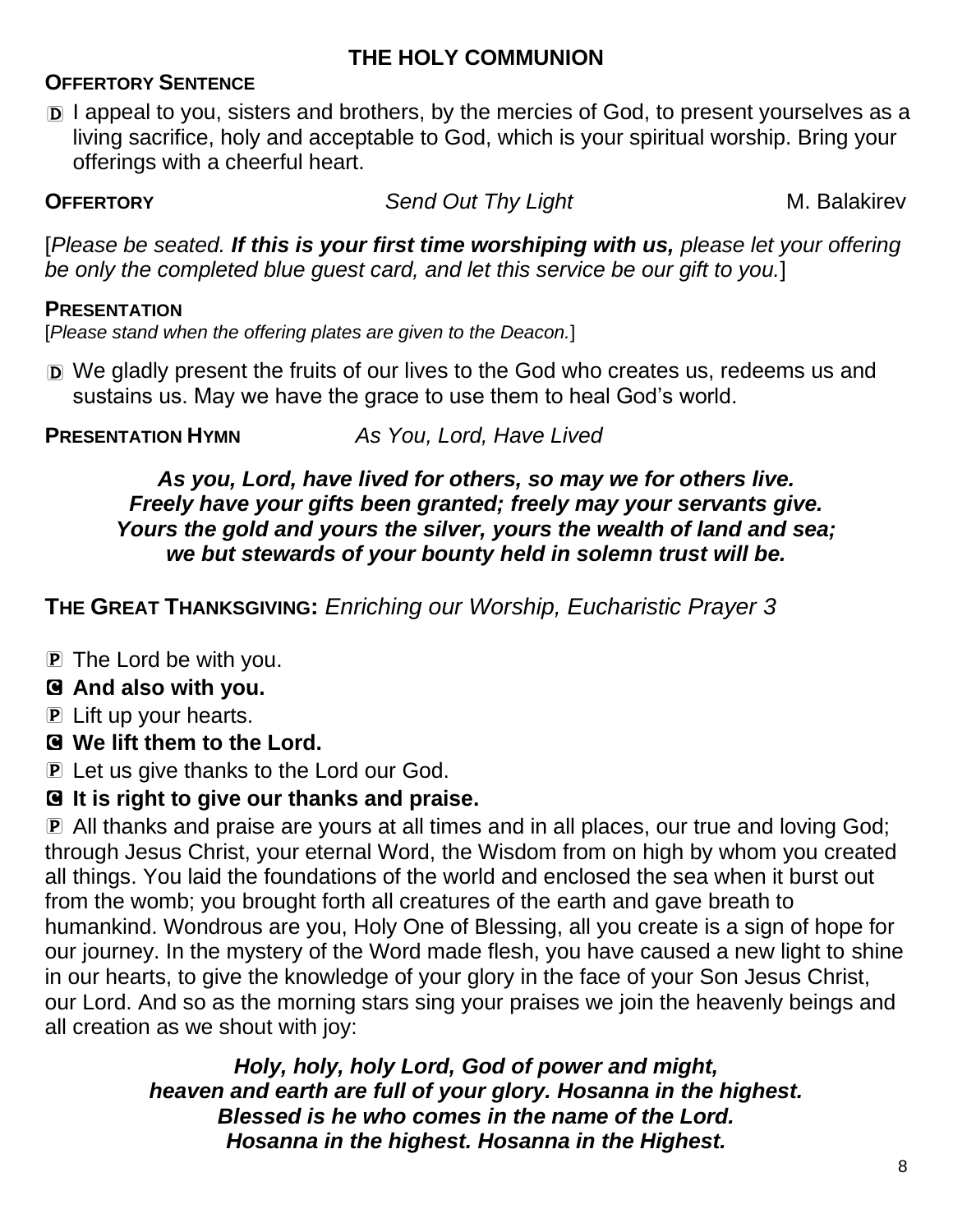#### [*Please stand or kneel as you prefer.*]

P Glory and honor are yours, Creator of all, your Word has never been silent; you called a people to yourself, as a light to the nations, you delivered them from bondage and led them to a land of promise. Of your grace, you gave Jesus to be human, to share our life, to proclaim the coming of your holy reign and give himself for us, a fragrant offering. Through Jesus Christ our Redeemer, you have freed us from sin, brought us into your life, reconciled us to you, and restored us to the glory you intend for us.

We thank you that on the night before he died for us Jesus took bread, and when he had given thanks to you, he broke it, gave it to his friends and said: "Take, eat, this is my Body, broken for you. Do this for the remembrance of me."

After supper Jesus took the cup of wine, said the blessing, gave it to his friends and said: "Drink this, all of you: this cup is the new Covenant in my Blood, poured out for you and for all for the forgiveness of sin. Do this for the remembrance of me."

P And so, remembering all that was done for us: the cross, the tomb, the resurrection and ascension, longing for Christ's coming in glory, and presenting to you these gifts your earth has formed and human hands have made, we acclaim you, O Christ:

# **2** Dying, you destroyed our death. **Rising, you restored our life.**

**Christ Jesus, come in glory!**

**Send your Holy Spirit upon us and upon these gifts of bread and wine that they may be to us the Body and Blood of your Christ. Grant that we, burning with your Spirit's power, may be a people of hope, justice and love. Giver of Life, draw us together in the Body of Christ, and in the fullness of time gather us with all your people into the joy of our true eternal home.**

P Through Christ and with Christ and in Christ, by the inspiration of your Holy Spirit, we worship you our God and Creator in voices of unending praise.



# C **Blessed are you now and for ever.**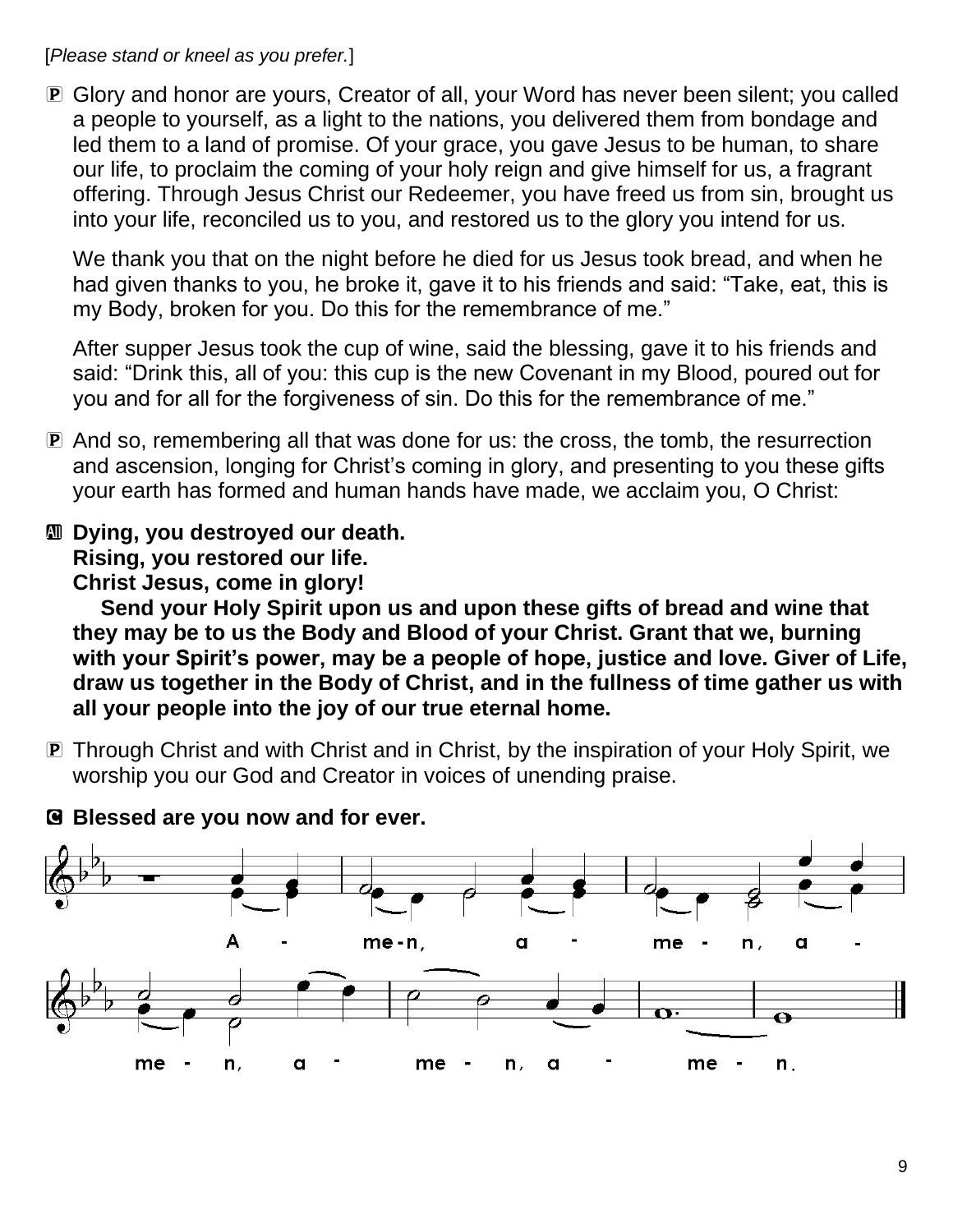# **THE LORD'S PRAYER**

- P And now as our Savior Christ has taught us, we are bold to say:
- $\text{M}$  **Our Father, who art in heaven, hallowed be thy Name, thy kingdom come, thy will be done, on earth as it is in heaven. Give us this day our daily bread. And forgive us our trespasses, as we forgive those who trespass against us. And lead us not into temptation, but deliver us from evil. For thine is the kingdom, and the power, and the glory, for ever and ever. Amen.**

# **THE BREAKING OF THE BREAD**

- P Bread and Wine: God's holy gifts for God's holy people.
- C **May we who share these gifts be found in Christ and Christ in us.**
- P The Gifts of God for the People of God. Take them in remembrance that Christ died for you, and feed on him in your hearts by faith, with thanksgiving.

[*You may be seated. All are welcome at the Lord's Table. Please follow the directions of the usher, who*  will let you know when it's your turn to go to the altar rail. You may stand or kneel. To receive, hold your *hands in front of you, one palm over the other. The priest will place a wafer there. You may either consume it immediately, and then sip from the cup of wine when it comes to you, or, you may wait and dip the wafer into the wine. When you are finished, please return to your seat by the side aisle.*]

#### *Our Prayer Team will be in the south narthex (at the back of the church) during Holy Communion to pray with you for healing, guidance, thanksgiving, for a loved one, or anything else on your heart.*

# **COMMUNION MUSIC**

[*Please remain seated.*]

# **COMMUNION CHANT** *Taste and See*

[*Please repeat this chant until the musician stops playing the tune.*]

# *Taste and see, taste and see the goodness of the Lord, Oh, taste and see, taste and see the goodness of the Lord, of the Lord.*

# **PRAYER AFTER COMMUNION**

[*Please stand or kneel, as you choose.*]

- $\mathbf{P}$  Let us pray...
- C **Loving God, we give you thanks for restoring us in your image and nourishing us with spiritual food in the Sacrament of Christ's Body and Blood. Now send us forth a people, forgiven, healed, renewed, that we may proclaim your love to the world and shine with the love of Christ our Savior. Amen.**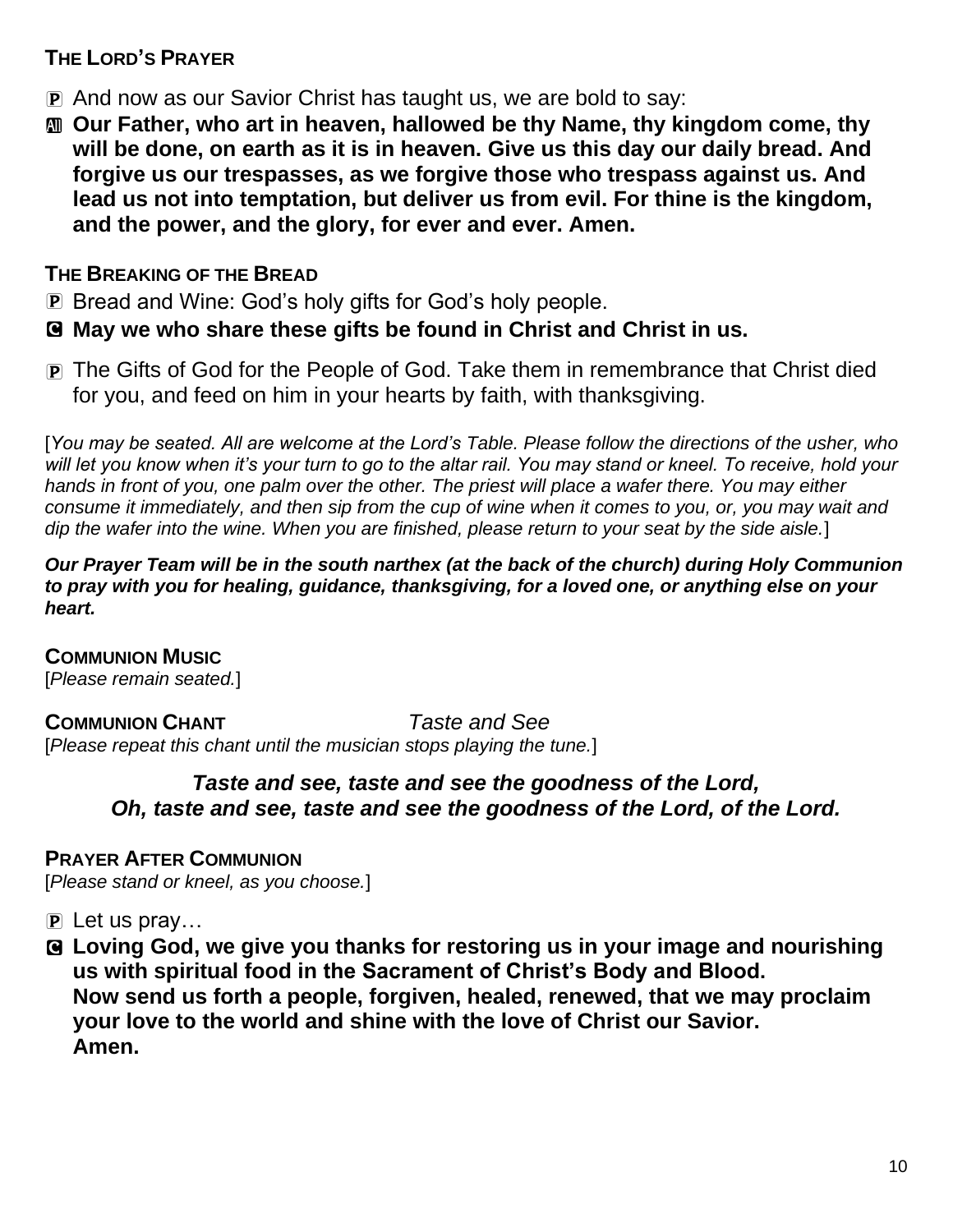#### **THE BLESSING**

[*Please stand.*]

- P Beloved, life is short, and we do not have much time to gladden the hearts of those who travel with us, so be quick to love and make haste to be kind. As you leave this place, the blessing of our Triune God, God the Father, God the Son, and God the Holy Spirit, be upon you and remain with you, now and forever.
- C **Amen.**

**SENDING HYMN** *This Little Light of Mine*

*This little light of mine, I'm goin'a let it shine; this little light of mine, I'm goin'a let it shine; this little light of mine, I'm goin'a let it shine; let it shine, let it shine, let it shine.*

*Ev'rywhere I go, I'm goin'a let it shine; ev'rywhere I go, I'm goin'a let it shine; ev'rywhere I go, I'm goin'a let it shine; let it shine, let it shine, let it shine.*

*Jesus gave it to me, I'm goin'a let it shine; Jesus gave it to me, I'm goin'a let it shine; Jesus gave it to me, I'm goin'a let it shine; let it shine, let it shine, let it shine.*

**THE DISMISSAL** 

D Go in peace, rejoicing in the power of the Spirit.

C **Thanks be to God!**

**POSTLUDE** *Grand jeu* F. Couperin